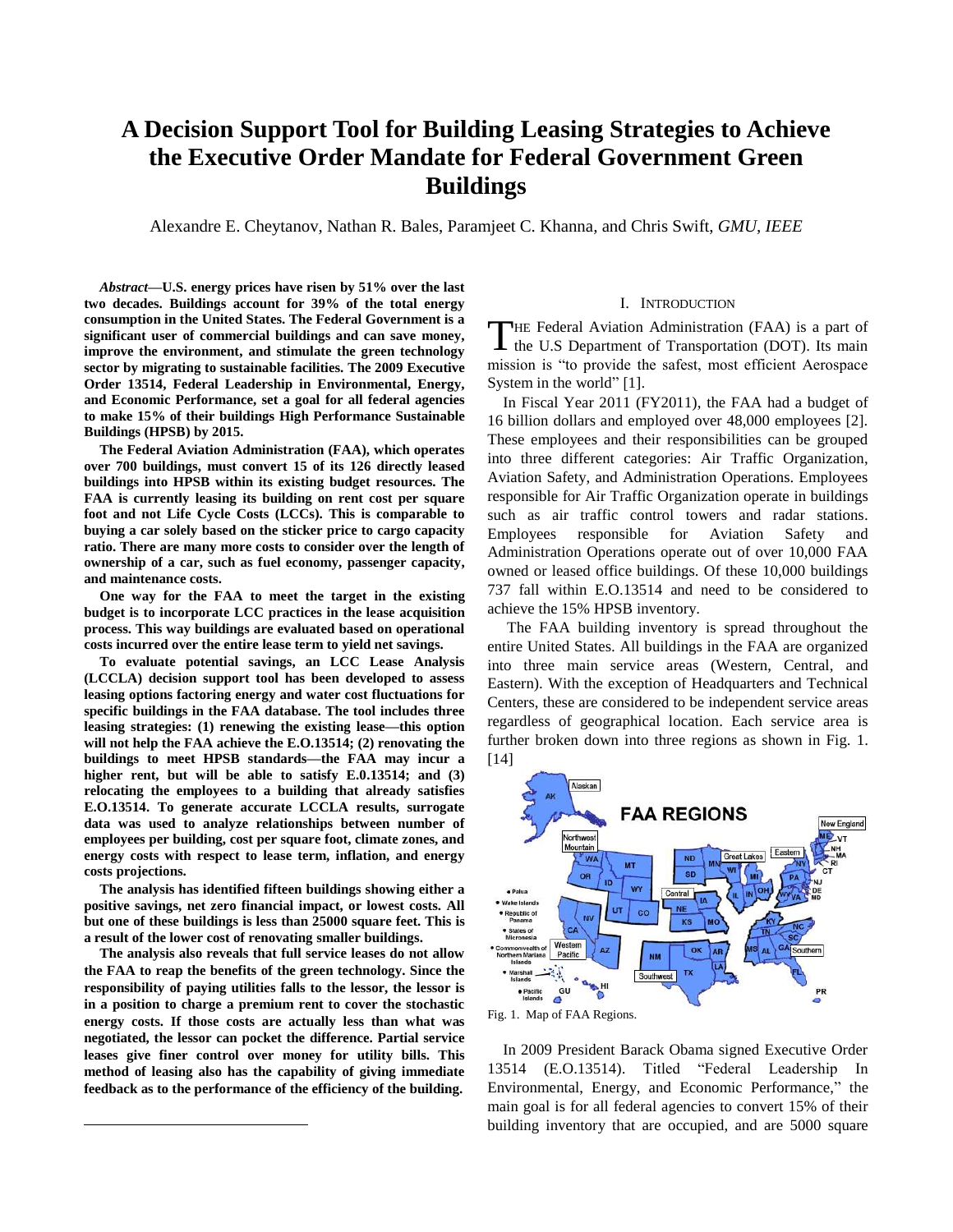feet or greater, to High Performance Sustainable Buildings (HPSB) by Fiscal Year 2015. [4]

To meet the E.O.13514, this project is focused on buildings that are directly leased from a private lessor. There are 125 direct leases that the FAA currently holds that fall under the E.O.13514.

The U.S. Department of Energy has predicted that over the next 20 years the price of electricity and natural gas will continue to increase. With the current building inventory of the FAA, the costs to keep these buildings in operation will only increase. Not only will the costs increase, but with such a large inventory of buildings, there is an environmental concern because commercial buildings in the US account for 39.4% of the US energy consumption, and 38.1% of the total CO2 emissions [7]. One solution to both problems is converting office buildings into green/sustainable buildings. Research shows that green buildings can lower operating costs up to 30% [7]. They can also lower energy use by a 25% decrease in electricity consumption and an 11% decrease in water consumption [7]. An added bonus is that job satisfaction of employees housed in green buildings and can be improved by 27% [7].

#### II. CONTEXT

### *A. Gap*

Figure 2 shows the gap between the goals set by the Executive Order and how close the FAA is to achieving them. The blue line represents the goals set by the Executive Order 13514 by year. Green line represents where the FAA currently stands with their green buildings. Currently the FAA has successfully converted 3 building out of 737 are HPSB. These buildings consists of owned properties, direct leased, GSA leased, federally owned and FAA controlled buildings.



Fig. 2. FAA Building Inventory Gap.

 $\overline{a}$ 

Source: REMS Excel File OCT 1 2012 from FAA Aviation Logistic Division

The graph shows that 15% need to be converted into HPSB by 2015. After 2015, the goal is to convert into HPSB by 5% each year.

# III. DECISION MAKING FACTORS AND INTERACTIONS IN THE BUILDING LEASING PROCESS

[Fig.](#page-1-0) 3 shows that E.O.13514 is the driving force behind creating demand and reducing cost though economies of scale making green buildings affordable. On the left, the current FAA building are aging and continue to cause and increase in energy consumption, this along with higher energy prices add to the cost to keep these buildings in operation. So far, nothing is happening to increase the number of green buildings or renovate old buildings because green buildings are more expensive. The introduction of E.O.13514 incentivizes the production of green buildings by creating a demand for innovation. There are two alternatives, first is relocation to a green building, the second is to renovate the current buildings to a Leadership in Energy and Environmental Design (LEED) certified building. For direct leases the FAA has adopted a LEED Silver Certification to meet HPSB part of E.O.135134.

<span id="page-1-0"></span>



### IV. STAKEHOLDERS

There are four major stakeholders in this project: the FAA, Real Estate Contracting Officers (RECO), Lessor, and the FAA Employees.

TABLE I

| <b>Stakeholders</b>                      | <b>Objectives</b>                                       | <b>Tensions</b>                                 |  |
|------------------------------------------|---------------------------------------------------------|-------------------------------------------------|--|
| Federal Aviation<br>Administration (FAA) | Develop/Impiement<br>sustainability policy and<br>plans | Additional<br>requirement/Existing<br>resources |  |
| Real Estate Contracting<br>Office (RECO) | Negotiation/Payment                                     | Obtain space within<br>existing budget          |  |
| Lessor                                   | Provide space                                           | LEED certification/ and<br>still make profit    |  |
| FAA Employees                            | Perform safety and<br>regulatory<br>responsibilities    | Want good working<br>conditions                 |  |

### *A. Federal Aviation Administration (FAA)*

**Objective:** Develop the sustainability policy and plan, approve initiatives and interim targets, and report progress.

**Tension:** Their primary mission is Aviation and Safety. The E.O.13514 is an additional mandate that needs to be financed with existing resources.

*B. Real Estate Contracting Officers (RECOs)*

**Objective:** Negotiate and sign leases for the FAA.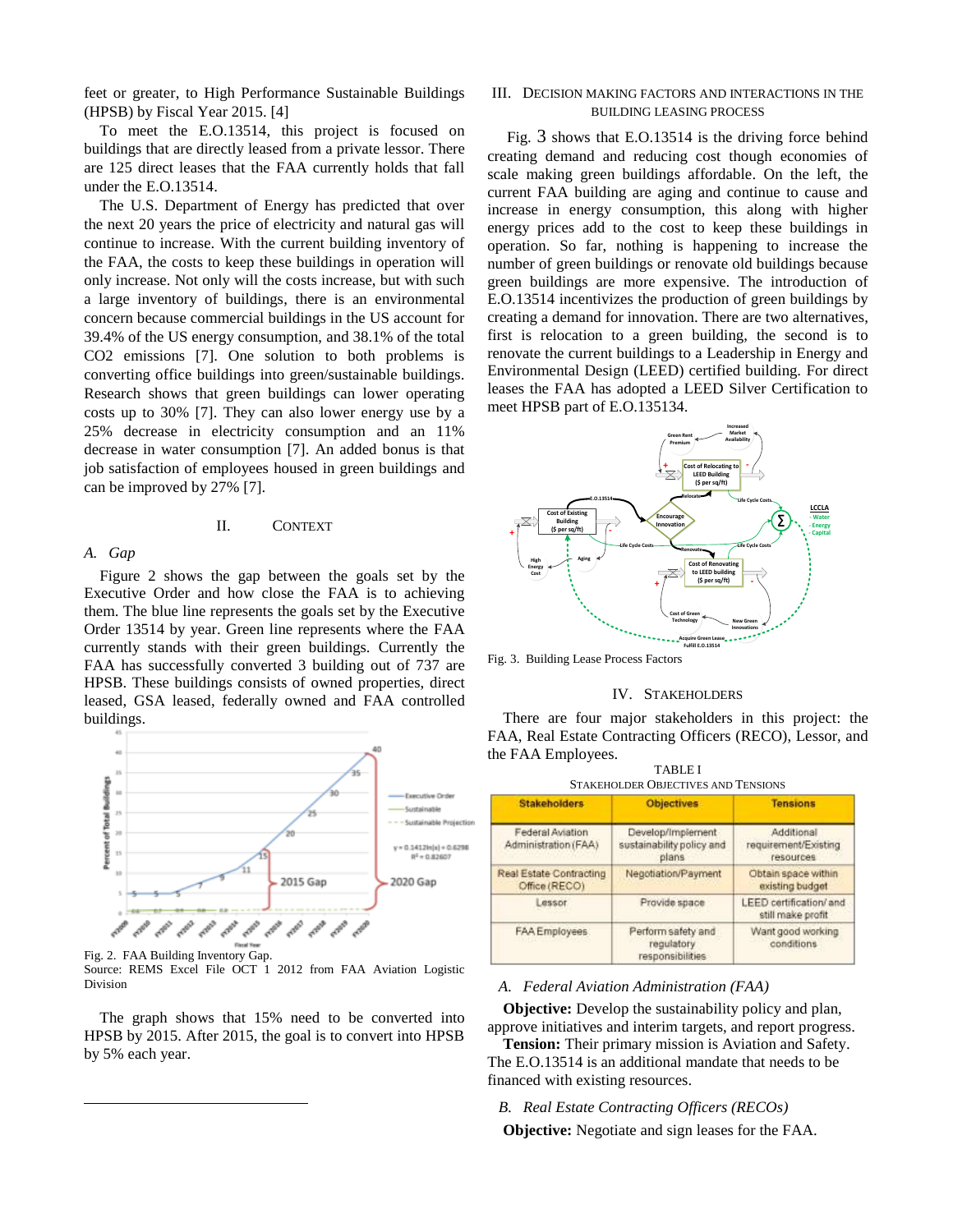**Tension:** The Lessor wants RECOs to pay for this additional requirement since they are the ones that will be renting the space.

# *C. Lessor*

**Objective:** Lessor is the owner of the property.

**Tension:** Lessors do not want to pay for renovations costs, and want FAA to pay for any upfront certification cost.

### *D. FAA Employees/Union*

**Objective:** Employees are required to finish all tasks on time therefore employees demand good working conditions.

**Tension:** If the FAA chooses to relocate, employees' working conditions may change. Labor unions may wish to negotiate those changes, resulting in possible down time or other additional cost. In the end, they want to see the results because they demand good working conditions and do not want to really see a change in their space.

# *E. RECO Leasing Process*

The Real Estate Contract Officers follow a process for the acquisition of real property assets.

The process is initiated by a tenant organization which has a lease that is due to expire. There are two types of leases that can be pursued. The first is what is known as a full service lease. This type of lease will include payment of all utilities in the rent costs. The other is a partial service lease which includes operation and maintenance costs but not utilities.

After the space requirements have been agreed upon, the process of finding a suitable building, which meets those space requirements, begins. The RECO will perform a market survey to assess what prices are fair and reasonable, and then will place an advertisement in the media that is most likely to yield the most results. Potential lessors will then contact the RECO and make their best offer.

The RECO will then evaluate each offer based on the lowest cost per square foot, and select two to four that best meet the requirements of the tenant organization.

Negotiations begin with those lessors. The current focus for the RECOs when entering these negotiations is only on up front rent costs and not on life cycle costs of the lease. The contract negotiations can last from a few weeks to a year or more. Since the interim target set by E.O. 13514 is 15% green buildings by FY 2015, this does not lend itself well to lengthy negotiations.

In order for the RECO to conduct a full life cycle cost analysis on all building they must spend additional time and resources. The RECO's currently only focus on upfront cost per square foot costs and do not take into account the life cycle cost and individual buildings benefits. The effort of this team is to help the RECO in performing this analysis and identify buildings that will satisfy the E.O.13514 at minimal or positive costs.

# V. PROBLEM STATEMENT

E.O.13514 sets an interim objective stating that 15% of each agency's buildings (>5000 sq. ft. and occupied) must be HPSB's by 2015, with annual progress toward 100% thereafter. To reach the objectives stated in E.O. 13514, the FAA has begun the identification process for conversion of its owned properties, direct leased GSA leased, federally owned and FAA controlled buildings. This project will focus on directly leased buildings from private lessors. As of 2012, the FAA has <1% of their direct lease buildings identified for conversion. There is no additional funding provided for acquiring new HPSB buildings. Analysis is necessary to determine what actions the FAA should take in identifying which direct lease buildings would be the most beneficial to convert to HPSB. Currently, RECO analyses are focused upon obvious, upfront rent cost and not on lifecycle costs vs. benefits. Based on feedback from FAA Logistics Management, if the current path is maintained, the FAA will not meet the Executive Order's objective of 15% its buildings compliant by 2015.

### VI. NEEDS STATEMENT

The FAA needs a process that analyzes lifecycle costs of buildings with consideration of individual benefits that green buildings will provide. This process will be applied to the direct lease buildings inventory in order to identify 15 buildings for conversion to HPSB. These buildings will help the FAA reach their overall goal of 15% as identified in the E.O.13514. There are many stakeholders involved with this problem and each has their own objectives which creates some tensions. To satisfy the tension that exists between the oversight group of stakeholders and those tasked with implementation of new policies, this system should be able to allow a "win-win" solution for the FAA to meet the target set by E.O. 13514 and the financial goal of net-zero lifecycle cost. The system should also be able to allow for the minimization of impact to the employees that may be affected by any resultant action.

### VII. MISSION REQUIREMENTS

1. The system shall analyze the costs and benefits for each alternative for each building taking into account the entire length of the lease, energy savings, and utility gained.

2. The system shall rand most cost effective buildings and their respected alternative.

3. The system shall predict time to breakeven with 95% confidence.

4. The system shall calculate total life-cycle savings with 95% confidence.

### VIII. DESIGN ALTERNATIVES

Three alternatives were considered for each building that the system analyzed: Status Quo, Renovation, and relocation.

### *A. Status Quo*

Status quo, no changes are made and the lease is renewed as usual. The benefits of this option are that the cost remains the same and there is no impact to employees. However, this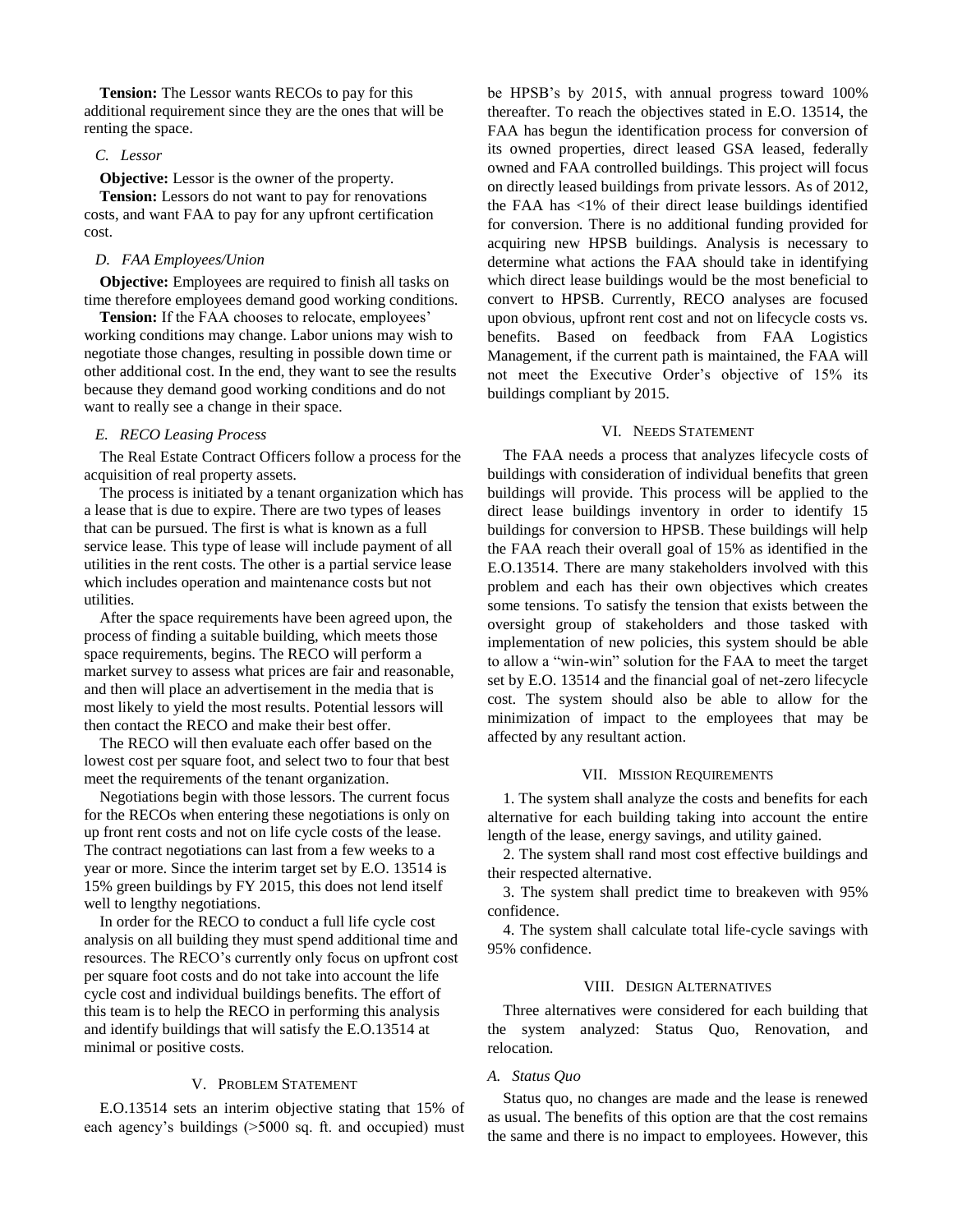option has no effect on the efficiency of the building and it does not contribute to the accomplishment of the goals set by E.O. 13514.

### *B. Renovation*

Renovating the building, the RECO negotiates that the lessor will add provisions to the current building that will allow for LEED Silver certification. Lessors will most likely try to offset the costs of those conversions by raising the rent a significant amount. This option contributes to the accomplishment of E.O. 13514's goal, but has higher upfront costs. Since there are savings in energy throughout the lifecycle of the building, those costs maybe offset over the length of the lease. There is an added benefit of job satisfaction for employees in working in a renovated, green building.

### *C. Relocation*

Relocation is moving to a building that already holds a LEED Silver certification. This option has the potential to be the most energy efficient and thus, the least amount of energy cost. However, this option entails a relocation cost that can be quite expensive and therefore contributes significantly to initial costs. Additionally, there are many impacts to employees that must be considered. Some of those impacts include, accessibility to public transportation, and change in commute. A major benefit for those employees is increased productivity and job satisfaction from working in a new building.

# IX. SYSTEM MODEL

Inputs for lease data come from the FAA's Real Estate Management System (REMS). Lease term, number of employees, location, building size, and capital costs come from this database. Energy unit prices and projection data come from the Energy Information Administration (EIA) and utility consumption data from the Commercial Building Energy Consumption (CBEC) survey. The data from the EIA and the CBEC was used to calculate general energy consumption figures to use in the calculations since actual data for the buildings was unavailable. General Services Administration (GSA) case studies were reviewed in order to generate rent increases and renovation costs that are associated with green buildings. Water consumption was projected by the Federal Water Index that was provided by the Department of Energy. Initial relocation costs were calculated by contacting independent moving companies.



Fig. 4. Input/Output System Model.

Oracle's Crystal Ball simulation software used to perform Monte Carlo simulation of the outcomes for variation of the input parameters and final outputs gave the mean life cycle costs and variances for each design alternative, the time to break even, and the rank of each building from most to least cost effective.

### X. METHOD OF ANALYSIS

 The financial benefits of building leasing are determined based on a three phase process illustrated in Figure 5.



# *A. Data Analysis (Phase One)*

This stage gathered all relevant data that will be used in the project. The FAA's REMS database was used to gather current building information. The EIA information was used to calculate energy prices and projections for electricity and Natural Gas. The CBEC survey was used to identify building class and building energy consumption because no consumptions data is currently recorded by the FAA.

### *B. OMB Analysis (Phase Two)*

OMB Cir A-94 titled "Guidelines and Discount Rates for Benefit-Cost Analysis of Federal Programs".

The purpose of this government wide standard is: "to promote efficient resource allocation through well-informed decision-making by the Federal Government. It provides general guidance for conducting benefit-cost and costeffectiveness analyses. It also provides specific guidance on the discount rates to be used in evaluating Federal programs whose benefits and costs are distributed over time. The general guidance will serve as a checklist of whether an agency has considered and properly dealt with all the elements for sound benefit-cost and cost-effectiveness analyses". [1]

This OMB standard has two parts the system equation shown in equation (1) and the federally accepted calculation, Building Life Cycle Cost (BLCC). Phase two of the simulation was developed to adhere to this standard. The BLCC, however, cannot calculate different alternatives or deal with stochastic variables. Furthermore, it requires the user to enter each alternative and build energy unit price, rent, consumption, and initial investment.

The total system equation is a summation of four components: Electricity, Natural Gas, Water, and Rent.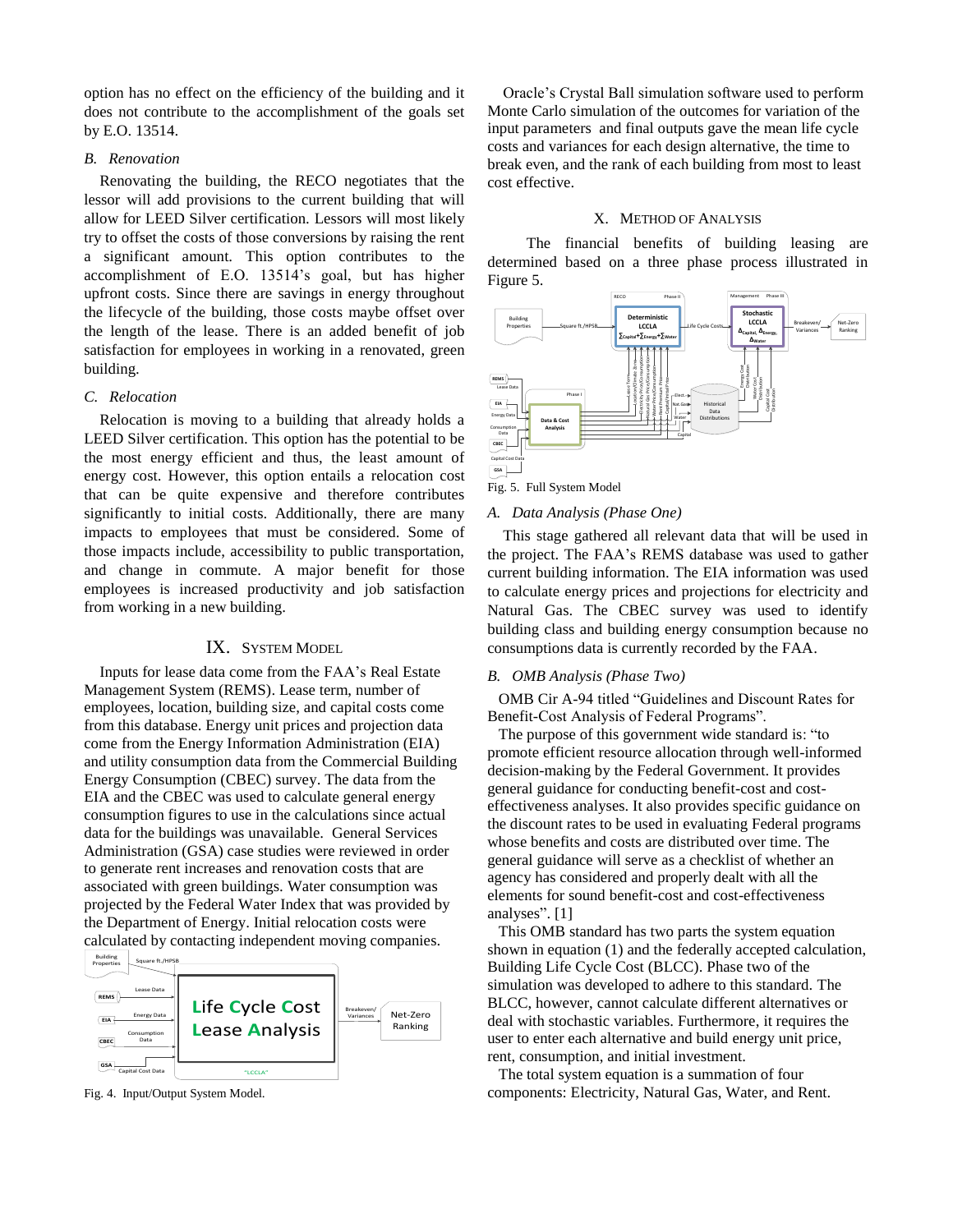$$
LCCLA = \bigoplus_{t=0}^{N} \frac{C_{Elec}}{(1+d)^{t}} + \bigoplus_{t=0}^{N} \frac{C_{NG}}{(1+d)^{t}} + \bigoplus_{t=0}^{N} \frac{C_{Water}}{(1+d)^{t}} + \bigoplus_{t=0}^{N} \frac{C_{Ren}}{(1+d)^{t}} \frac{C_{Rem}}{(1+d)^{t}} \bigoplus_{t=0}^{N} \frac{C_{R}}{(1+d)^{t}} + \bigoplus_{t=0}^{N} \frac{C_{R}}{(1+d)^{t}} \frac{C_{R}}{(1+d)^{t}} \bigoplus_{t=0}^{N} \frac{C_{R}}{(1+d)^{t}} + \bigoplus_{t=0}^{N} \frac{C_{R}}{(1+d)^{t}} \frac{C_{R}}{(1+d)^{t}} \bigoplus_{t=0}^{N} \frac{C_{R}}{(1+d)^{t}} \frac{C_{R}}{(1+d)^{t}} \bigoplus_{t=0}^{N} \frac{C_{R}}{(1+d)^{t}} \frac{C_{R}}{(1+d)^{t}} \frac{C_{R}}{(1+d)^{t}} \frac{C_{R}}{(1+d)^{t}} \frac{C_{R}}{(1+d)^{t}} \frac{C_{R}}{(1+d)^{t}} \frac{C_{R}}{(1+d)^{t}} \frac{C_{R}}{(1+d)^{t}} \frac{C_{R}}{(1+d)^{t}} \frac{C_{R}}{(1+d)^{t}} \frac{C_{R}}{(1+d)^{t}} \frac{C_{R}}{(1+d)^{t}} \frac{C_{R}}{(1+d)^{t}} \frac{C_{R}}{(1+d)^{t}} \frac{C_{R}}{(1+d)^{t}} \frac{C_{R}}{(1+d)^{t}} \frac{C_{R}}{(1+d)^{t}} \frac{C_{R}}{(1+d)^{t}} \frac{C_{R}}{(1+d)^{t}} \frac{C_{R}}{(1+d)^{t}} \frac{C_{R}}{(1+d)^{t}} \frac{C_{R}}{(1+d)^{t}} \frac{C_{R}}{(1+d)^{t}} \frac{C_{R}}{(1+d)^{t}} \frac{C_{R}}{(1+d)^{t}} \frac{C_{R}}{(1+d)^{t}} \frac{C_{R}}{(1+d)^{t}} \frac{C_{R}}{(1+d)^{t}} \frac{C_{R}}{(1+d)^{t}} \frac{C_{R}}{(1+d)^{t}} \frac{C_{R}}{(1+d)^{t}} \frac{C_{R}}{(1+d)^
$$

Variables

*1) N =Length of Lease*

*2) d =Discount Rate: used to adjust cash flow to present value, derive values from Price Index Tables found in OMB Cir. A-94*

- *3) CElec = Annual Electricity Cost*
- *4) CNG = Annual Natural Gas Cost*
- *5) CWater = Annual Water/Disposal Cost*
- *6) CRent = Annual Rent Cost*

# *C. Life Cycle Cost Lease Analysis vs. Current FAA Analysis*

Based on the research and the calculation made with the Phase 2 simulation, each building's Life Cycle Cost was calculated for each design alternative. Every building was assumed to have partial service leases in order to show savings that will incur due to energy costs and consumptions. This calculation included: capital investment, energy, water, inflation, and other costs with respect to climate and region. Based on stakeholder information, this method was compared to the current method followed by the FAA, which is to simply look at cost per square foot.

### *D. Stochastic Simulation (Phase Three)*

Oracle's Crystal Ball was used to perform a Monte Carlo simulation. This was needed because price projections are never perfect and need to be varied to show a more realistic life cycle cost estimate. Each selected building was calculated 50,000 times. The probability of break-even was calculated, along with a 95% confidence interval of each lease.

### *E. Value Hierarchy*

In addition to monetary considerations, the utility of different attributes must be added to the function to give value to non-monetary considerations. Some of those attributes that are being weighed at this time are illustrated in Figure 6.



Fig. 6. Utility Hierarchy

A survey of ten questions was sent to 20 stakeholders that gauged the importance of each attribute. A scale of one to ten was used to establish the weights that would be used. The responses to those questions were averaged and then normalized using the swing weight method to establish the weights that would be used in the utility function. The results from the survey revealed that E.O. compliance, efficiency, and employee satisfaction were weighted evenly. The parameters within efficiency were also closely ranked with natural gas savings coming in last at 29%. Building rankings by utility showed that larger buildings yielded higher utility. Ranking buildings using this utility analysis showed that larger buildings would be the best candidates due to bigger reduction in energy consumption. However, due to the FAA's limited resources, the team was asked to ranked buildings by E.O. compliance and cost effectiveness.

| Rank           | <b>STATE</b> | <b>Lease Contract</b> | Square Feet | Net-Zero  | 95% Cl Variance | <b>Utility</b> |
|----------------|--------------|-----------------------|-------------|-----------|-----------------|----------------|
| 1              | DC:          | XXXX-XX-XX-62656      | 40,363      | 5416,091  | \$1,489,704     | 34193          |
| $\overline{2}$ | СA           | XXXX-XX-XX-00103      | 123,876     | \$200,219 | \$1,112,147     | 111421         |
| 3              | PA           | XXXX-XX-XX-00009      | 14,662      | \$85,782  | \$854,098       | 11591          |
| 4              | NI           | XXXX-XX-XX-00017      | 14,000      | \$59,930  | \$851,372       | 11076          |
| 5              | МТ           | XXXX-XX-XX-00015      | 23,477      | \$48,627  | \$850,441       | 18493          |
| 6              | ME           | XXXX-XX-XX-R1844      | 10,800      | \$33,472  | \$988,855       | 8564           |
| 7              | ME           | XXXX-XX-XX-00010      | 7,500       | \$14,460  | 5851,589        | 6705           |
| $\overline{8}$ | ٧A           | XXXX-XX-XX-62481      | 15,155      | \$7,277   | \$848,597       | 11978          |
| 9              | PA           | XXXX-XX-XX-16427      | 6,700       | \$355     | \$627,984       | 5998           |
| 10             | NM           | XXXX-XX-XX-01361      | 5,618       | \$340     | \$8,750         | 5045           |
| $_{11}$        | MO.          | XXXX-XX-XX-00116      | 7,645       | $-53,281$ | \$834,920       | 6834           |
| 12             | MI           | XXXX-XX-XX-00138      | 10,000      | $-54.271$ | \$837,726       | 8909           |
| 13             | OR           | XXXX-XX-XX-00193      | 5,200       | $-55,081$ | \$845,531       | 4677           |
| 14             | CA           | XXXX-XX-XX-00012      | 5,000       | $-56,328$ | \$837,425       | 4501           |
| 15             | AK           | 8000-XX-XX-XXX        | 8,700       | $-56.895$ | \$839,745       | 7759.76        |

Table 2 shows the top fifteen buildings showing either a positive savings, net zero financial impact or lowest costs to acquire a renovated green building.

<span id="page-4-0"></span>

| Rank           | <b>STATE</b> | <b>TOP LEASES FOR CONVERSION</b><br><b>Lease Contract</b> | Square Feet | Net-Zero  | 95% Cl Variance | <b>Utility</b> |
|----------------|--------------|-----------------------------------------------------------|-------------|-----------|-----------------|----------------|
| 1              | DC           | XXXX-XX-XX-62656                                          | 40,363      | 5416,091  | \$1,489,704     | 34193          |
| $\overline{2}$ | СA           | XXXX-XX-XX-00103                                          | 123,876     | \$200,219 | \$1,112,147     | 111421         |
| 3              | PA           | XXXX-XX-XX-00009                                          | 14,662      | \$85,782  | \$854,098       | 11591          |
| 4              | NJ           | XXXX-XX-XX-00017                                          | 14,000      | \$59,930  | \$851,372       | 11076          |
| 5              | МT           | XXXX-XX-XX-00015                                          | 23,477      | \$48,627  | \$850,441       | 18493          |
| 6              | ME           | XXXX-XX-XX-R1844                                          | 10,800      | \$33,472  | \$988,855       | 8564           |
| 7              | ME.          | XXXX-XX-XX-00010                                          | 7,500       | \$14,460  | 5851,589        | 6705           |
| 8              | ٧A           | XXXX-XX-XX-62481                                          | 15,155      | \$7,277   | \$848,597       | 11978          |
| 9              | PA:          | XXXX-XX-XX-16427                                          | 6,700       | \$355     | \$627,984       | 5998           |
| 10             | NM           | XXXX-XX-XX-01361                                          | 5,618       | \$340     | \$8,750         | 5045           |
| $_{11}$        | MO.          | XXXX-XX-XX-00116                                          | 7,645       | $-53,281$ | \$834,920       | 6834           |
| 12             | MI           | XXXX-XX-XX-00138                                          | 10,000      | $-54.271$ | \$837,726       | 8909           |
| 13             | OR           | XXXX-XX-XX-00193                                          | 5,200       | $-55,081$ | \$845,531       | 4677           |
| 14             | CA           | XXXX-XX-XX-00012                                          | 5,000       | $-56,328$ | \$837,425       | 4501           |
| 15             | AK           | 8000-XX-XX-XXX                                            | 8,700       | $-56.895$ | \$839,745       | 7759.76        |

### XII. RECOMMENDATIONS

# *A. Target Smaller Buildings*

All but one of the buildings in Table 2 is less than 12,500 square feet. This is a result of the lower cost of renovation of smaller buildings.